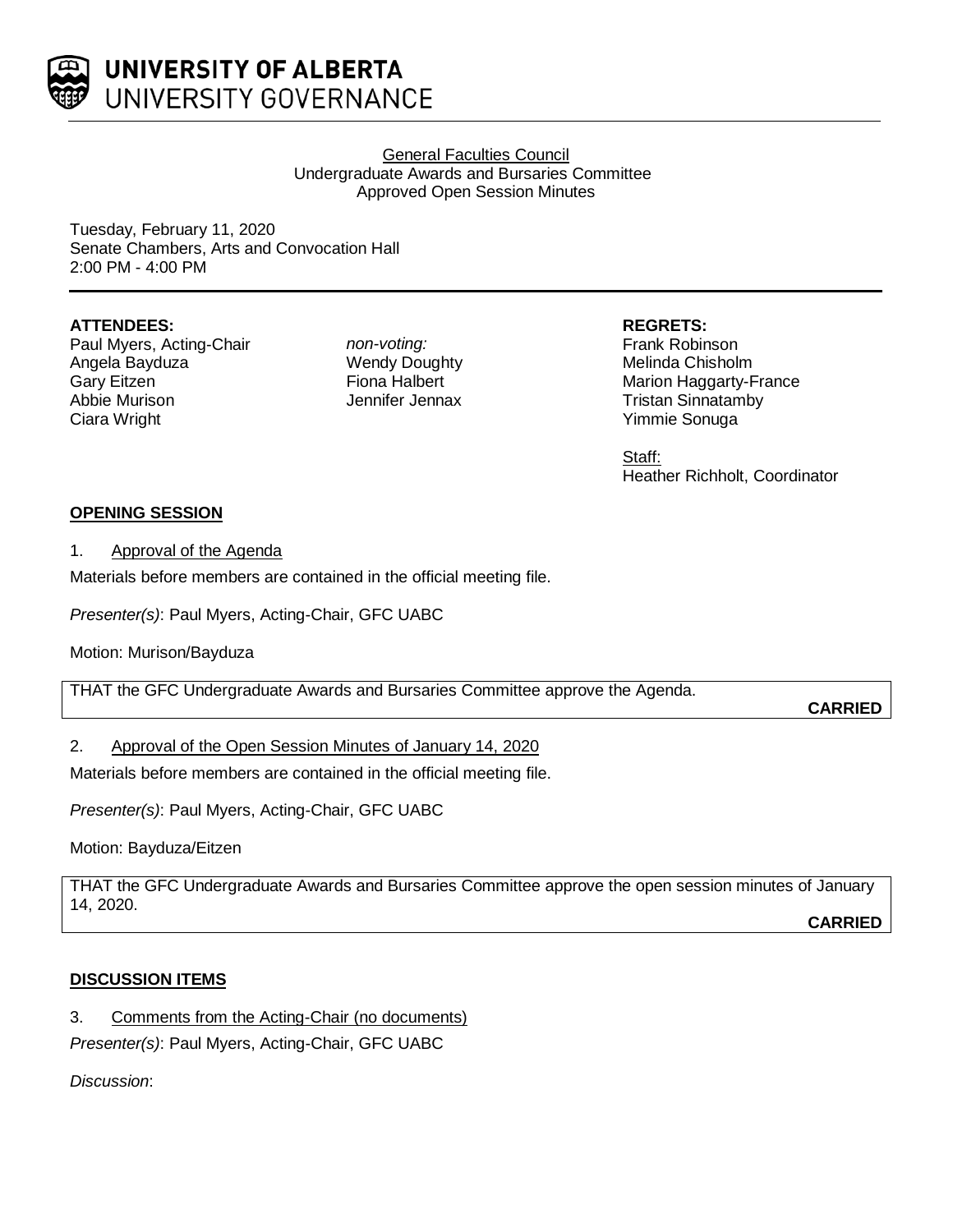The Acting-Chair noted that the Chair was unable to attend so he was filling in and would be chairing the March meeting as well. He welcomed the new student member, Ciara Wright.

# 4. Presentation - University of Alberta International (UAI) (no documents)

Presentation before members is contained in the official meeting file.

*Presenter(s)*: Doug Weir, Executive Director, Student Programs and Service, UAI; John Gregory, Director, International Recruitment & Transnational Programs, UAI; Kumarie Achaibar-Morrison, Associate Director, International Student Services, UAI

## *Discussion*:

The presenters explained how *For the Public Good's* goals of enhancing diversity and ensuring consistently high academic quality were the drivers of University of Alberta International's key strategies:

- Greater integration and alignment with faculties and departments
- Enhanced use of technology including introduction of Customer Relationship Management (CRM) and Lead Management System
- Focused digital promotion of programs
- Increased engagement with recruitment partners abroad
- Strategic travel to key recruitment countries

The presentation provided an overview of international student demographics, retention rates, targeted recruitment scholarships, the emergency student loans and bursaries program, increases to needs based funding as tuition increases, and common reasons for international students to access needs based funding.

Members asked questions and expressed comments including but not limited to: offers of scholarships based on admission averages and the need to balance available funds with projected yield; Canadian and international universities that compete with the University of Alberta for international students; whether scholarships and bursaries would remain in line with raising tuition; the larger amount of funds to be distributed under the new international tuition model; that first year scholarships were more in demand than renewable scholarships; and the impact of the coronavirus outbreak on students from China.

## 5. UAPPOL Student Financial Support Policy Update

Materials and presentation before members is contained in the official meeting file.

# *Presenter(s)*: Fiona Halbert, Assistant Registrar, Student Financial Support

## *Discussion*:

Ms Halbert presented an overview of the recent changes to the University of Alberta Policies and Procedures Online (UAPPOL) Student Financial Support Policy Suite. She noted that the new policy highlights the university's commitment to providing and optimizing robust student financial supports. She made note of the new Hybrid Awards with eligibility based on academics and indicated financial need. Ms Halbert outlined the common assesssment practice used to determine financial need and indicators of financial need including:

- Receipt of government grants
- Receipt of bursary First generation learners
- Self identified as Indigenous
- Students who are employed part-time
- Students who have dependents

Members asked questions and expressed opinions including but not limited to: potential expansion of indicators of financial need to include: equity, diversity, and inclusion (EDI), medical issues, disabilities, and extenuating life circumstances; merit based eligibility; the EDI lens; change in minimum value of awards; whether or not "hybrid" should be in the title for hybrid awards, and that hybrid awards would not be printed on transcripts.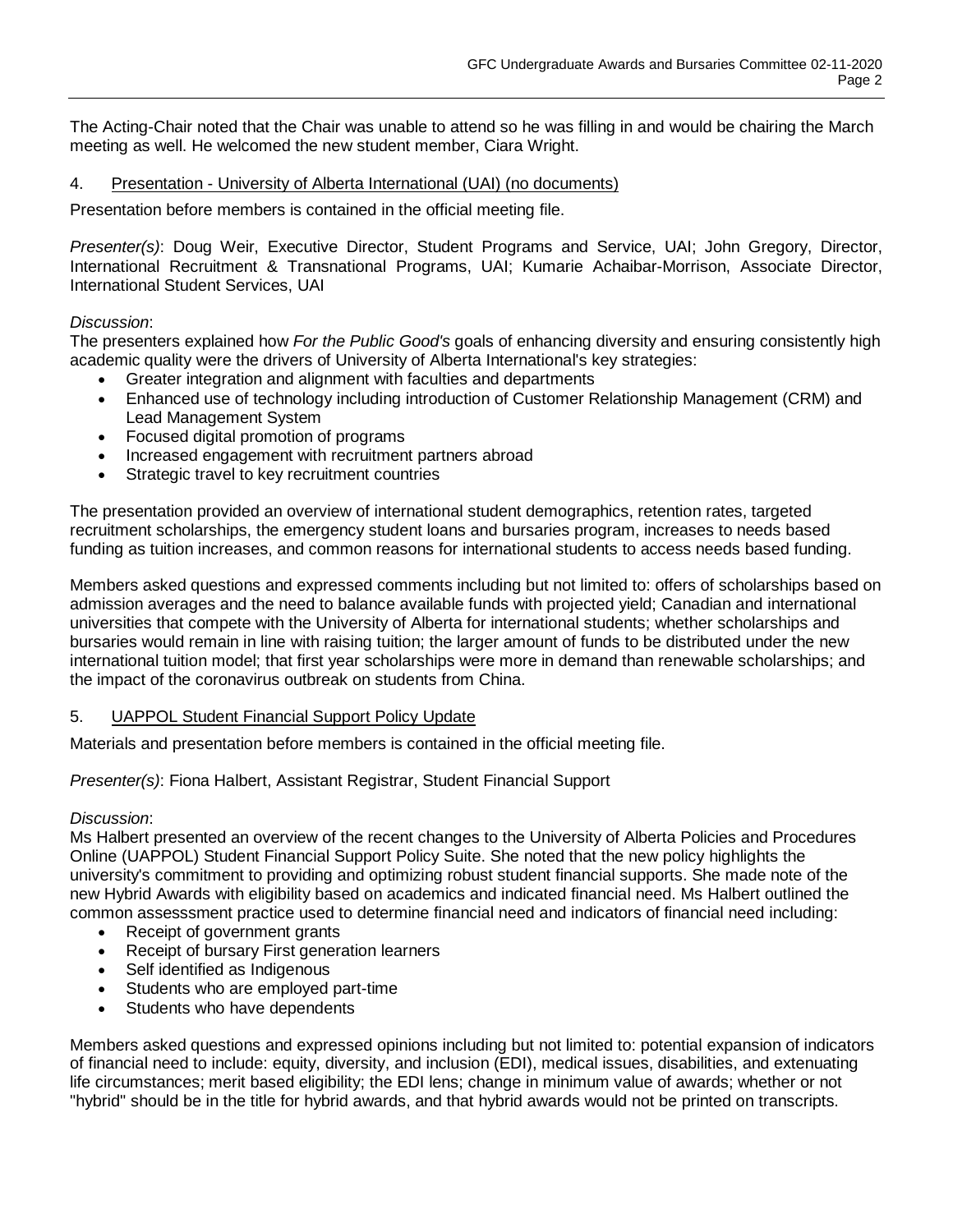# **ACTION ITEMS**

#### 6. New Annually Funded Financial Supports for Approval

Materials before members are contained in the official meeting file.

*Presenter(s)*: Fiona Halbert, Assistant Registrar, Student Financial Support; Shari Klassen, Specialist, Student Financial Support, Office of the Registrar

#### *Discussion*:

Members discussed amending selection criteria to be as inclusive as possible, and removal of "hybrid" from the award titles.

#### Motion: Bayduza/Murison

THAT the GFC Undergraduate Awards and Bursaries Committee approve, with delegated authority from General Faculties Council, the following new annually funded Undergraduate Awards and Bursaries, as submitted by Student Financial Support and as set forth in Attachment 1, as amended, to be effective immediately:

- Microquest Leadership Award in Computing Science
- Education Abroad Individual Award
- Education Abroad Individual Award hybrid version
- Education Abroad Group Award
- Education Abroad Group Award hybrid version

**CARRIED**

#### 7. New Endowed Financial Supports for Approval

Materials before members are contained in the official meeting file.

*Presenter(s)*: Fiona Halbert, Assistant Registrar, Student Financial Support; Shari Klassen, Specialist, Student Financial Support, Office of the Registrar

*Discussion*: There was no discussion.

#### Motion: Eitzen/Bayduza

THAT the GFC Undergraduate Awards and Bursaries Committee approve, with delegated authority from General Faculties Council, the following new endowed Undergraduate Awards and Bursaries, as submitted by Student Financial Support and as set forth in Attachment 1, to be effective immediately:

- Medicine Class of 1969 Bursary
- Marianne Rogers Memorial Bursary in Secondary Education
- Marianne Rogers Memorial Scholarship in Secondary Education

**CARRIED**

## 8. Amended Financial Supports for Approval

Materials before members are contained in the official meeting file.

*Presenter(s)*: Fiona Halbert, Assistant Registrar, Student Financial Support; Shari Klassen, Specialist, Student Financial Support, Office of the Registrar